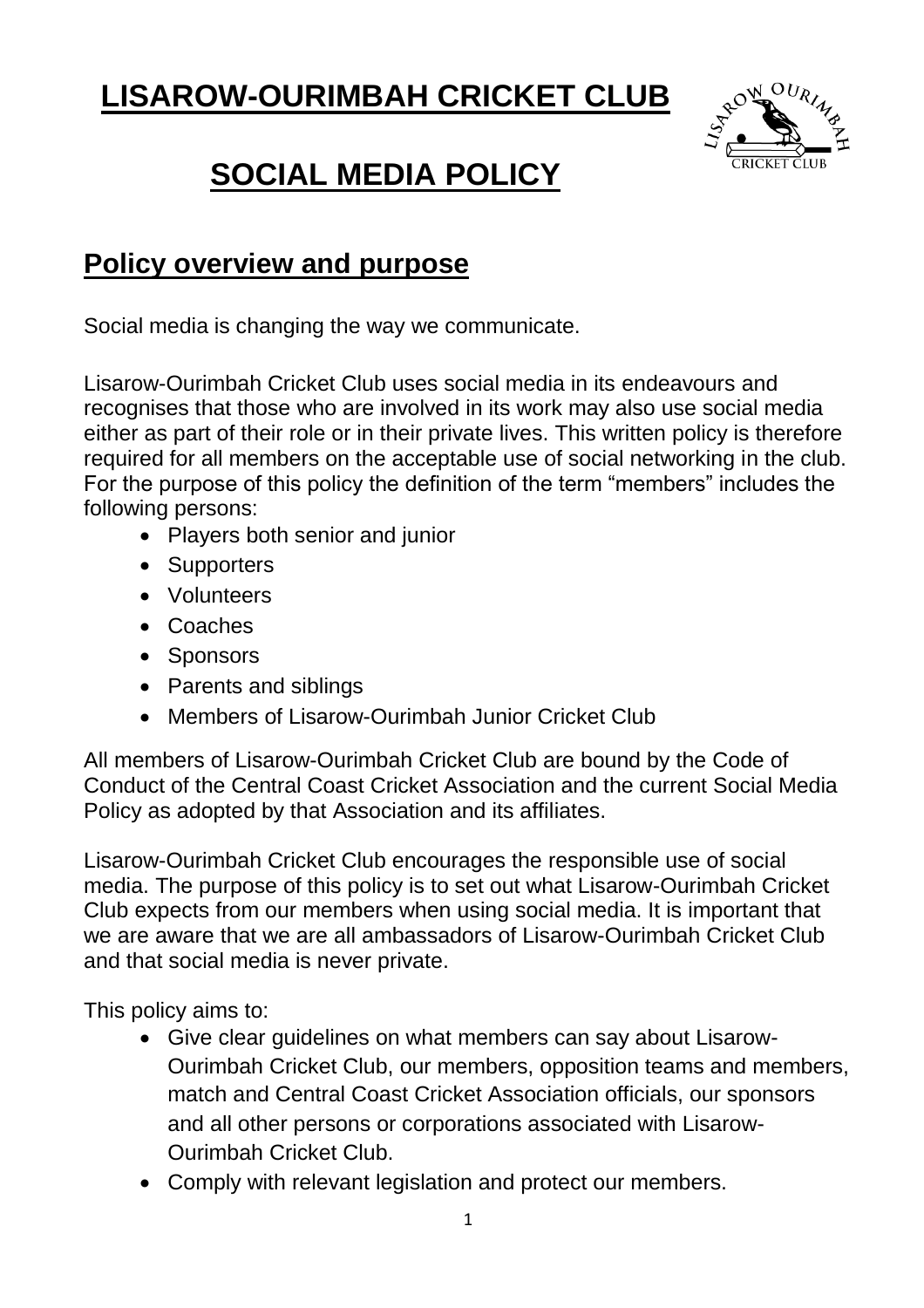- Help members draw a line between their private lives and the work of the Lisarow-Ourimbah Cricket Club.
- Protect Lisarow-Ourimbah Cricket Club against liability for the actions of members.
- Be clear about sensitive issues such as monitoring and explain how problems with inappropriate use will be addressed.

#### *Underlying principles.*

This policy complements Lisarow-Ourimbah Cricket Club's core values as detailed in the Club's constitution.

The Executive Committee of the Lisarow-Ourimbah Cricket Club, comprising the President, Secretary and Treasurer are responsible for all matters relating to this policy, including maintaining and updating this policy.

#### *Scope.*

Social media refers to any online tools or functions that allow people to communicate and/or share content via the internet.

This social media policy applies to platforms including, but not limited to:

- Social networking sites (e.g. Facebook, Twitter, LinkedIn, Google+, Pinterest, Yammer, etc)
- Video and photo sharing websites or apps (e.g. YouTube, Vimeo, Instagram, Flickr, Vine, etc)
- Blogs and micro-blogging platforms (e.g. Tumblr, Wordpress, Blogger, etc)
- Public and private online forums and discussion boards
- Any other online technologies that allow individual users to upload and share content.

This policy is applicable when using social media as:

- 1. an officially designated individual representing Lisarow-Ourimbah Cricket Club on social media; and
- 2. if you are posting content on social media in relation to Lisarow-Ourimbah Cricket Club that might affect Lisarow-Ourimbah Cricket Club's business, products, services, events, sponsors, members or reputation.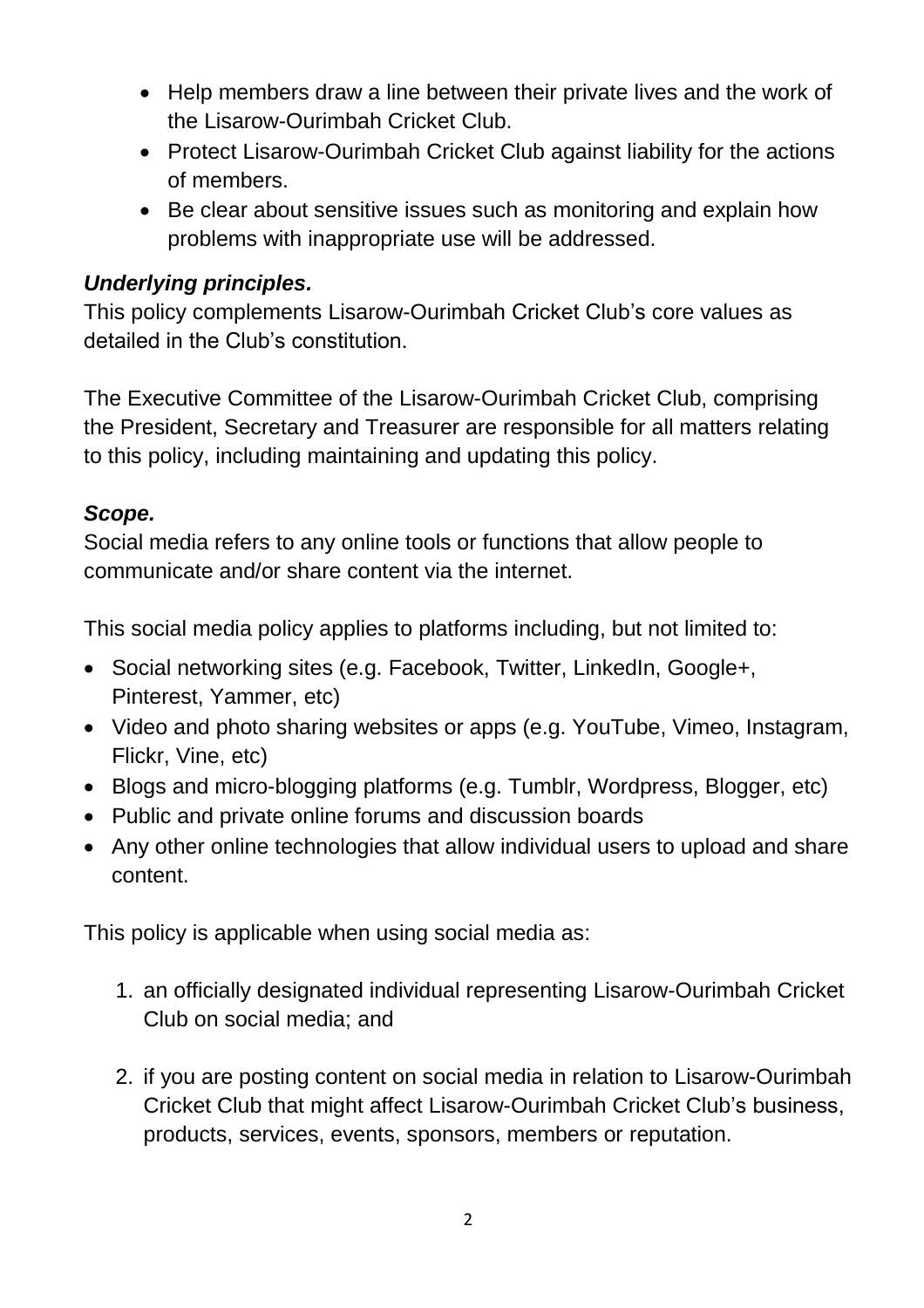NOTE: This policy does not apply to the personal use of social media where it is not related to or there is no reference to Lisarow-Ourimbah Cricket Club or its business, competitions, teams, participants, products, services, events, sponsors, members or reputation. However, any misuse by you of social media in a manner that does not directly refer to Lisarow-Ourimbah Cricket Club may still be regulated by other policies, rules or regulations of Lisarow-Ourimbah Cricket Club.

#### *Guidelines for use of Social Media.*

You must be authorised by Lisarow-Ourimbah Cricket Club before engaging in social media as a representative of Lisarow-Ourimbah Cricket Club.

As a part of Lisarow-Ourimbah Cricket Club's community you are an extension of the Lisarow-Ourimbah Cricket Club brand. As such, the boundaries between when you are representing yourself and when you are representing Lisarow-Ourimbah Cricket Club can often be blurred. This becomes even more of an issue as you increase your profile or position within Lisarow-Ourimbah Cricket Club. Therefore it is important that you represent both yourself and Lisarow-Ourimbah Cricket Club appropriately online at all times.

You must adhere to the following guidelines when using social media related to Lisarow-Ourimbah Cricket Club or its business, products, competitions, teams, participants, services, events, sponsors, members or reputation.

#### *Use common sense.*

Whenever you are unsure as to whether or not the content you wish to share is appropriate, seek advice from others before doing so or refrain from sharing the content to be on the safe side.

When using social media, the lines between public and private, personal and professional, may be blurred. Remember, you are an ambassador for Lisarow-Ourimbah Cricket Club

#### *Protecting your privacy.*

Be smart about protecting yourself and your privacy.

When posting content online there is potential for that content to become publicly available through a variety of means, even if it was intended to be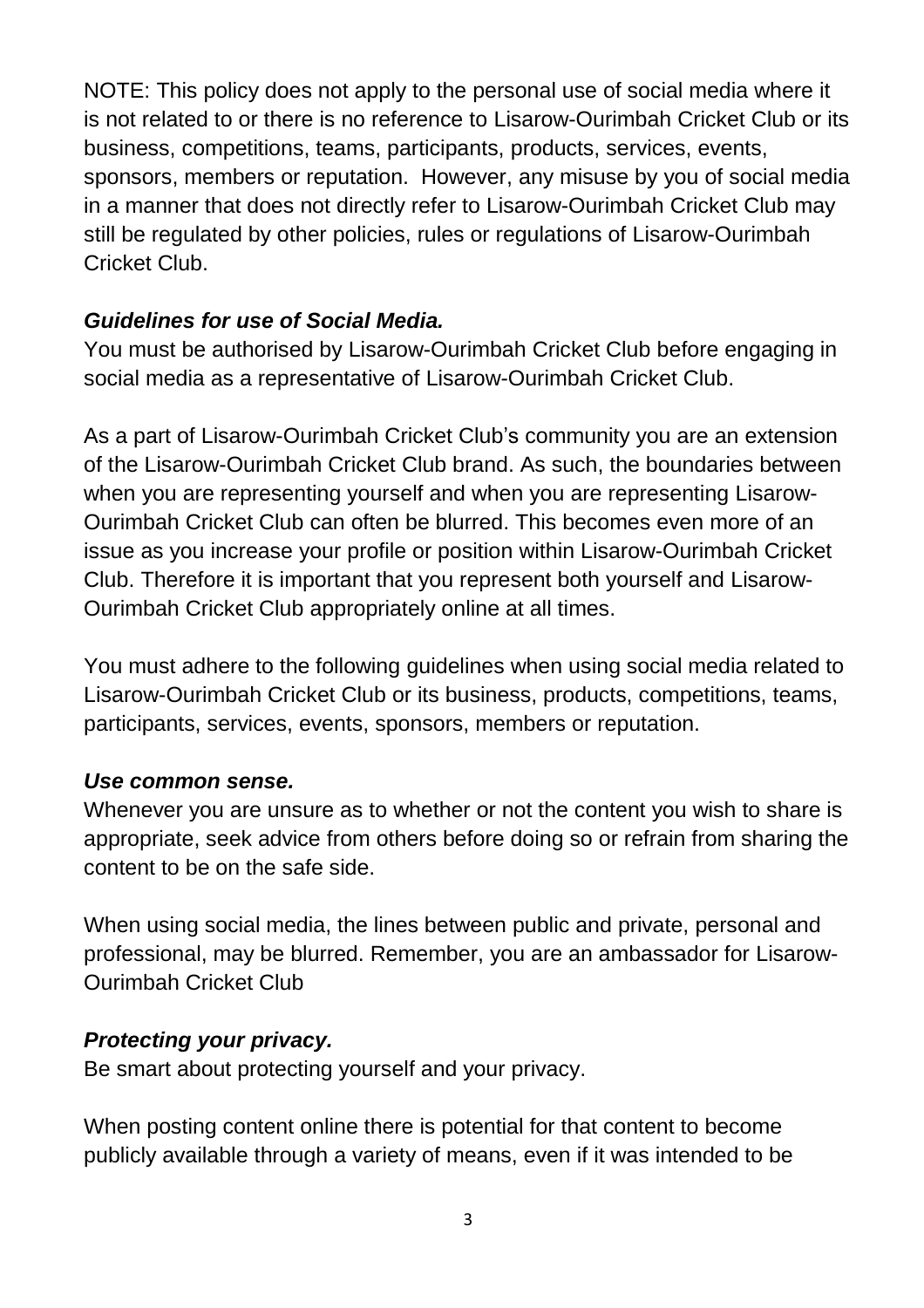shared privately. Therefore, you should refrain from posting any content online that you would not be happy for anyone to see, even if you feel confident that a particular individual would never see it.

Where possible, privacy settings on social media platforms should be set to limit access.

#### *Honesty.*

Your honesty—or dishonesty—may be quickly noticed in the social media environment. Do not say anything that is dishonest, untrue or misleading, or if you just not certain of. If you are unsure, check the source and the facts before uploading or posting anything. Lisarow-Ourimbah Cricket Club recommends erring on the side of caution – if in doubt, do not post or upload.

The web is not anonymous. You should assume that all information posted online can be traced back to you. You are accountable for your actions both on and offline, including the information you post via your personal social media accounts.

#### *Respect confidentiality and sensitivity.*

When using social media, you must maintain the privacy of Lisarow-Ourimbah Cricket Club's confidential information. This includes information that is not publicly accessible, widely known, or not expected to be shared outside of Lisarow-Ourimbah Cricket Club.

Remember, if you are online, you are on the record—much of the content posted online is public and searchable.

Within the scope of your authorisation by Lisarow-Ourimbah Cricket Club, it is perfectly acceptable to talk about Lisarow-Ourimbah Cricket Club and have a dialogue with the community, but it is not okay to publish confidential information of Lisarow-Ourimbah Cricket Club. Confidential information includes things such as details about unpublished details about Lisarow-Ourimbah Cricket Club: e.g. teams, teams' tactics, on and off field incidents, coaching practices, financial information and club members.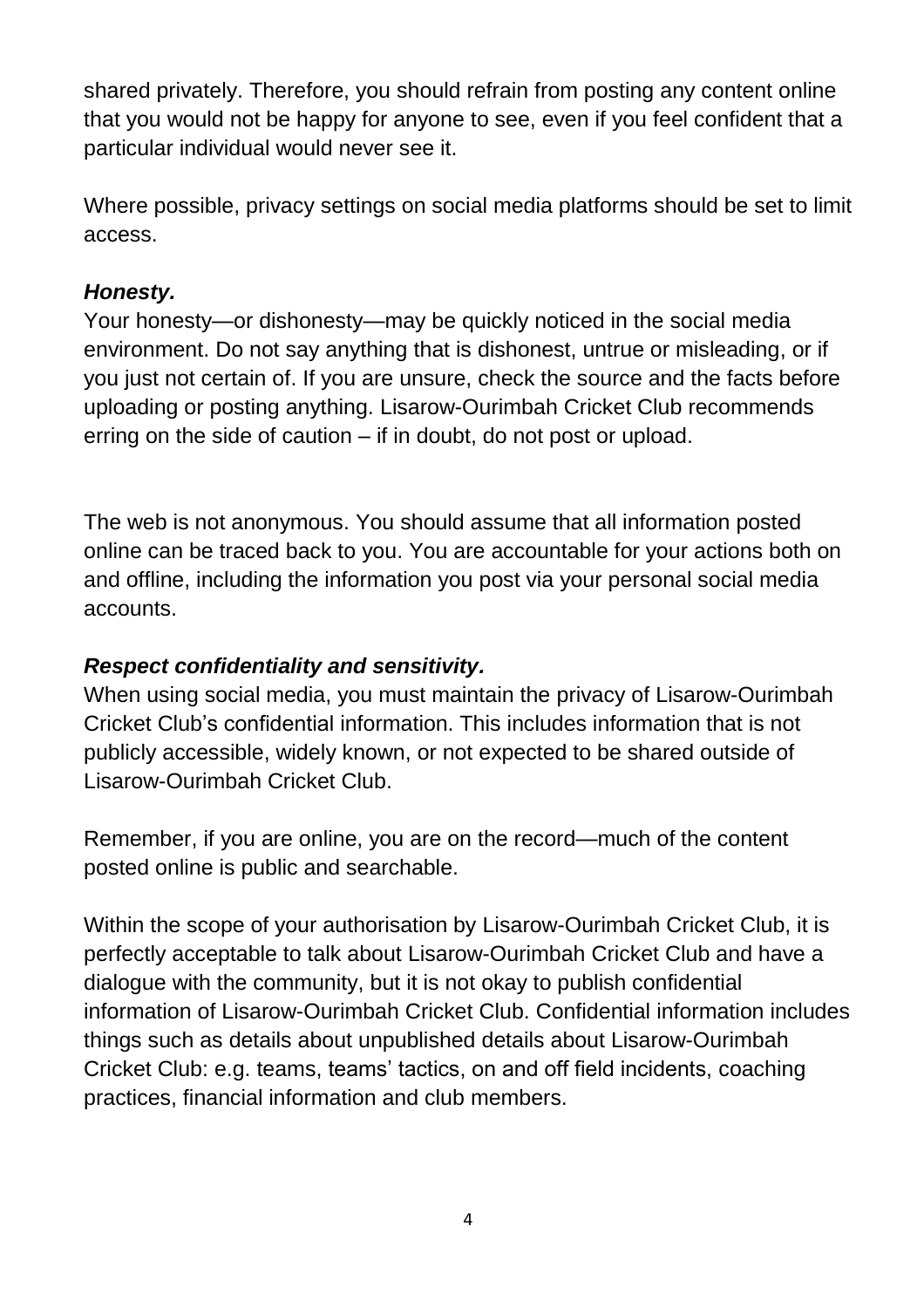When using social media you should be considerate to others and should not post information when you have been asked not to, or where consent has not been sought and given. You must also remove information about another person if that person asks you to do so.

Permission should always be sought if the use or publication of information is not incidental, but directly related to an individual. This is particularly relevant to publishing any information regarding minors. In such circumstances, parental or guardian consent is mandatory.

#### *Gaining permission when publishing a person's identifiable image.*

You must obtain express permission from an individual to use a direct, clearly identifiable image of that person.

You should also refrain from posting any information or photos of a sensitive nature. This could include accidents, incidents or controversial behaviour.

In every instance, you need to have consent of the owner of copyright in the image.

# *Complying with applicable laws.*

Do not post or link to content that contains illegal or indecent content, including defamatory, vilifying or misleading and deceptive content.

# *Abiding by copyright laws.*

It is critical that you comply with the laws governing copyright in relation to material owned by others and Lisarow-Ourimbah Cricket Club's own copyrights and brands.

You should never quote or use more than short excerpts of someone else's work, and you should always attribute such work to the original author/source. It is good practice to link to others' work rather than reproduce it.

# *Conscientious behaviour and awareness of the consequences.*

Keep in mind that what you write is your responsibility, and failure to abide by these guidelines could put your membership of Lisarow-Ourimbah Cricket Club at risk.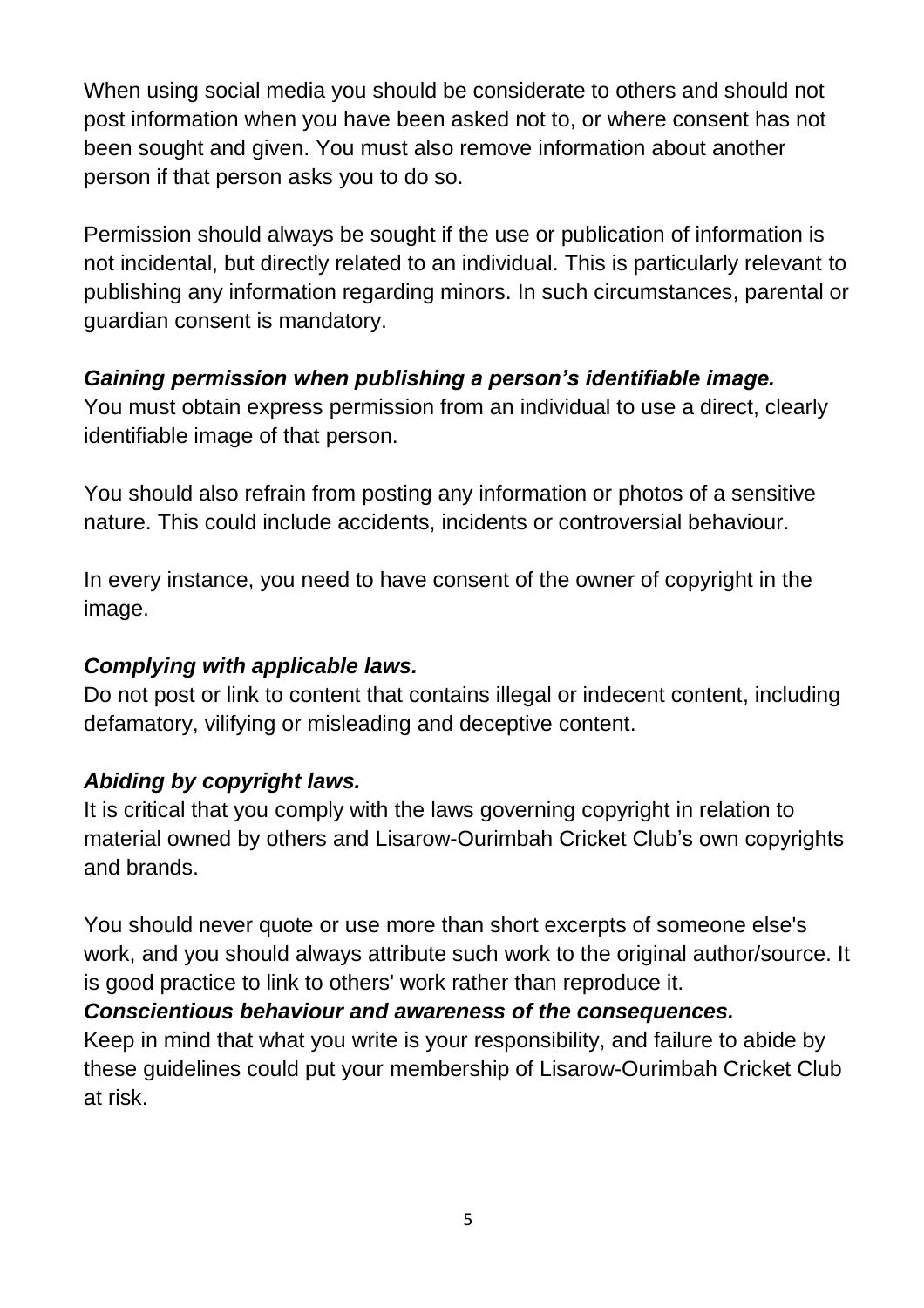You should always follow the terms and conditions for any third-party sites in which you participate.

# *Branding and intellectual property of Lisarow-Ourimbah Cricket Club.*

You must not use any of Lisarow-Ourimbah Cricket Club's intellectual property or imagery on your personal social media without prior approval from Lisarow-Ourimbah Cricket Club.

Lisarow-Ourimbah Cricket Club's intellectual property includes but is not limited to:

- trademarks
- logos
- slogans
- imagery which has been posted on Lisarow-Ourimbah Cricket Club official social media sites or website.

You must not imply that you are authorised to speak on behalf of Lisarow-Ourimbah Cricket Club unless you have been given official authorisation to do so by Lisarow-Ourimbah Cricket Club.

# *Policy breaches.*

Breaches of this policy include but are not limited to:

- Using Lisarow-Ourimbah Cricket Club's name, motto, crest and/or logo in a way that would result in a negative impact for the organisation, clubs and/or its members.
- Posting or sharing any content that is abusive, harassing, threatening, demeaning, defamatory or libellous.
- Posting or sharing any content that includes insulting, obscene, offensive, provocative or hateful language.
- Posting or sharing any content, which if said in person during the playing of the game would result in a breach of the rules of the game.
- Posting or sharing any content in breach of any adopted Lisarow-Ourimbah Cricket Club policy or procedure.
- Posting or sharing any content that is a breach of any state or Commonwealth law.
- Posting or sharing any material to our social media channels that infringes the intellectual property rights of others.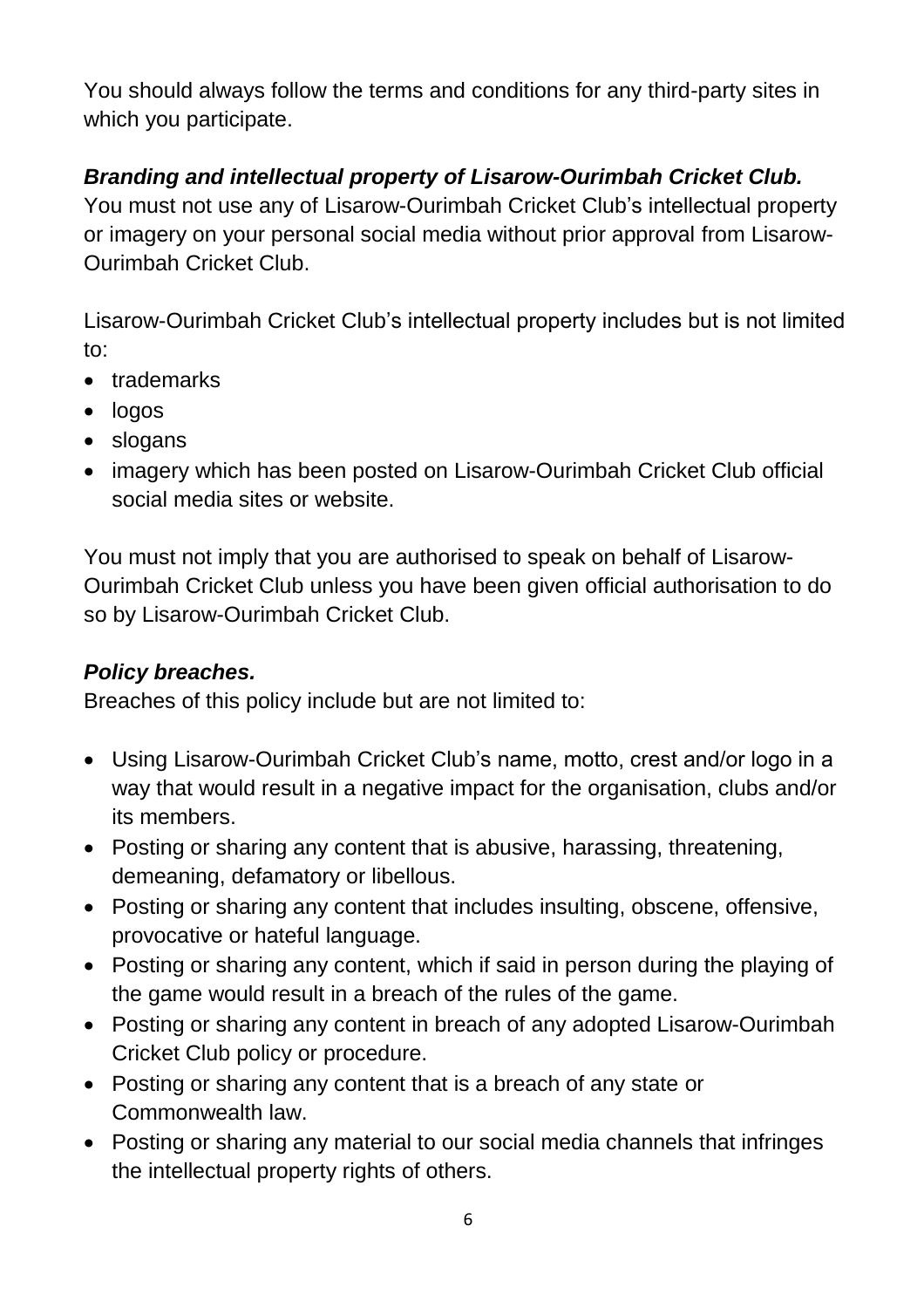Posting or sharing material that brings, or risks bringing Lisarow-Ourimbah Cricket Club, its affiliates, its sport, its officials, members, sponsors and their employees or agents, into disrepute. In this context, bringing or attempting to bring a person or organisation into disrepute is to lower the reputation of that person or organisation in the eyes of the ordinary members of the public.

### *Reporting a breach.*

If you notice inappropriate or unlawful content online relating to Lisarow-Ourimbah Cricket Club or any of its members, or content that may otherwise have been published in breach of this policy, you should report the circumstances immediately.

- For a complaint about the misuse of social media relating to a match or competition that occurs either prior to, during, or after a game, or
- For a complaint about the misuse of social media that is general in nature and/or ongoing and does not apply to a particular game complaints should be referred to the Executive Committee and accompanied by all information available.

#### *Investigation.*

Alleged breaches of this social media policy will be determined by the Executive Committee. The Executive Committee is responsible for investigating either directly or by appointment of a suitable internal investigator. The Executive Committee will determine if a breach has occurred and any penalty to be levied.

Where it is considered necessary, Lisarow-Ourimbah Cricket Club may report a breach of this social media policy to police.

#### *Disciplinary process, consequences and appeals.*

Depending on the circumstances breaches of this policy may be dealt with in accordance with the disciplinary procedures contained in the Lisarow-Ourimbah Cricket Club Constitution.

# *Appeals.*